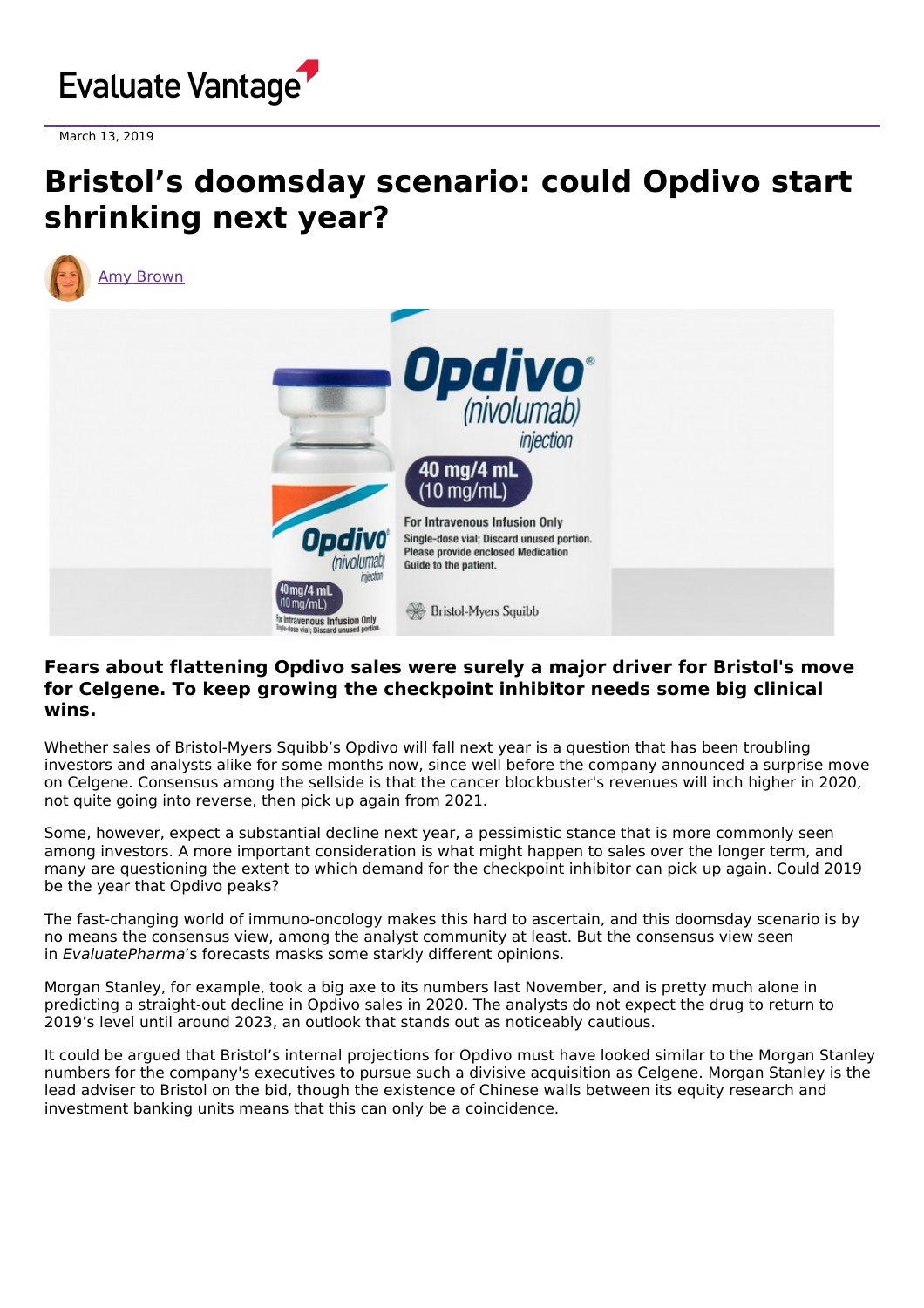#### Opdivo's flatlining growth



It is Merck & Co's incontrovertible win in first-line lung cancer with Keytruda that will knock the wind from Opdivo's sales next year. To return its product to growth Bristol desperately needs some big clinical wins. Several important readouts are on the horizon, and those analysts pencilling in more weighty numbers – some see sales as high as \$12bn in 2024 – must be assuming successes in some of the trials below.

Among the important trials are further readouts from Checkmate-227, in first-line lung cancer. Expectations are low, however, and even with a positive outcome it could be too late for Opdivo to compete seriously.

Meanwhile, a setting where Bristol still has the upper hand, kidney cancer, could soon see Opdivo dethroned by Keytruda and Inlyta, based on stunning results in the Keynote-426 trial. Thus all eyes are on the results of Bristol's Checkmate-9ER study.

The adjuvant setting is a wild card, a space where immuno-oncology has yet to prove itself and in which Bristol has invested heavily. The company is thought to be well positioned in areas like bladder and liver cancers. Combinations with novel mechanisms are also a potential growth area, although the company is also considered lacking here, and hopes are fading for its biggest bet, the Nektar cytokine NKTR-214.

Those forecasting strong future growth for Opdivo must also be assuming that Bristol manages to outmanoeuvre some very motivated competitors; missteps with clinical design have dramatically dented confidence in the company in this regard.

### **A tempting prospect?**

Investors, meanwhile, have been fretting about Opdivo's outlook for some time: Bristol was the worst performing big pharma stock last year, losing 15% of its value, or \$14bn. Missed opportunities with the checkpoint inhibitor were largely to blame.

Many fear that Opdivo's growth days are in the past. "I think most investors agree it's a matter of when not if Opdivo flatlines," one told Vantage. The possibility of Opdivo sales going into reverse for a year or two was likely one of the reasons why Bristol wanted to buy Celgene, Tim Anderson, an analyst at Wolfe Research, wrote in a note to clients this week.

Dismayed shareholders hoping that an even bigger predator could emerge with a bid for Bristol should bear this issue in mind. It is not inconceivable that sales of Opdivo will peak this year, and buying a product that needs a huge investment just to stay still is not a hugely tempting prospect.